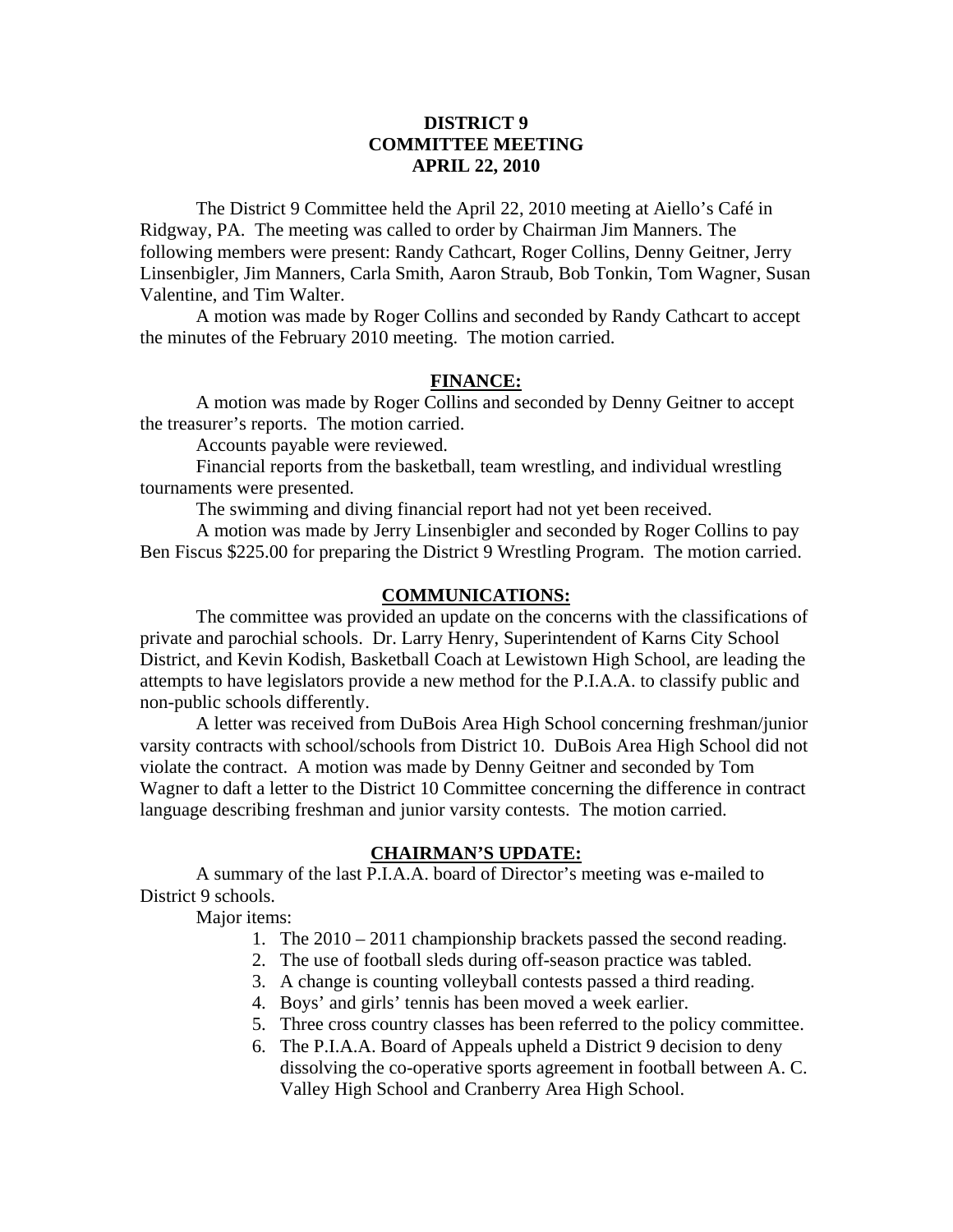7. The National Federation and the Pennsylvania Legislature have voiced their concerns with the concussion issues. Various House and Senate bills have been introduced dealing with athletic heath and injuries.

### **ADMINISTRATIVE:**

 During the 2009-2010 school year, there have been over 60 athletic transfers approved in District 9.

 An incident occurred in a lockerroom during the District 9 Wrestling Tournament at Clarion University. The student involved has reimbursed Clarion University for the damages.

 A request to grant an additional year of eligibility was heard from Brookville Area High School. Mr. Dave Osborne, Athletic Director, and the student's mother appeared before the committee. After testimony was presented, the committee entered an executive session. Returning to open session, a motion was made by Randy Cathcart and seconded by Denny Geitner to grant the student-athlete an additional year of eligibility under Article VIII, Section 6B. The motion carried unanimously.

 Mr. Steve Young, Mr. David McDeavitt, and Mr. Dave Sherman representing the Keystone Shortway Athletic Conference presented a proposal for the 2010 District 9 Boys' Golf Tournament. The representatives and the golf steering committee will meet prior to the June district meeting.

 District 7 will not consider releasing West Shamokin High School to enter the District 9 Football tournament until the next classification cycle.

 Roger Collins presented an update on the committee's election process. Dr. Keith Wolfe and Mr. Mark Dippold will oversee the 2010 District 9 election.

### **ADMINISTRATIVE COMMITTEES:**

# **AUDIT:**

The annual district audit will take place in July 2010.

### **ATHLETIC DIRECTORS:**

 At the PSADA Convention competitive cheerleading was discussed by the delegate assembly.

# **OFFICIALS:**

 Denny Geitner informed the committee of the number of District 9 officials that officiated inter-district and state contests.

### **SPORTSMANSHIP:**

 An update was given providing the number of athletes and coaches that were ejected for unsportsmanlike conduct. The 2009-2010 District 9 Sportsmanship Award will be made at the August meeting.

#### **SPORTS SPECIFIC COMMITTEES:**

#### **FOOTBALL:**

 The format for the District 9 "A" football tournament was discussed. A motion was made by Randy Cathcart and seconded by Jerry Lisenbigler to establish a format that gives the Allegany Mountain League four representatives, the Keystone Shortway Athletic Conference two representatives, and two representatives a large. The motion carried unanimously.